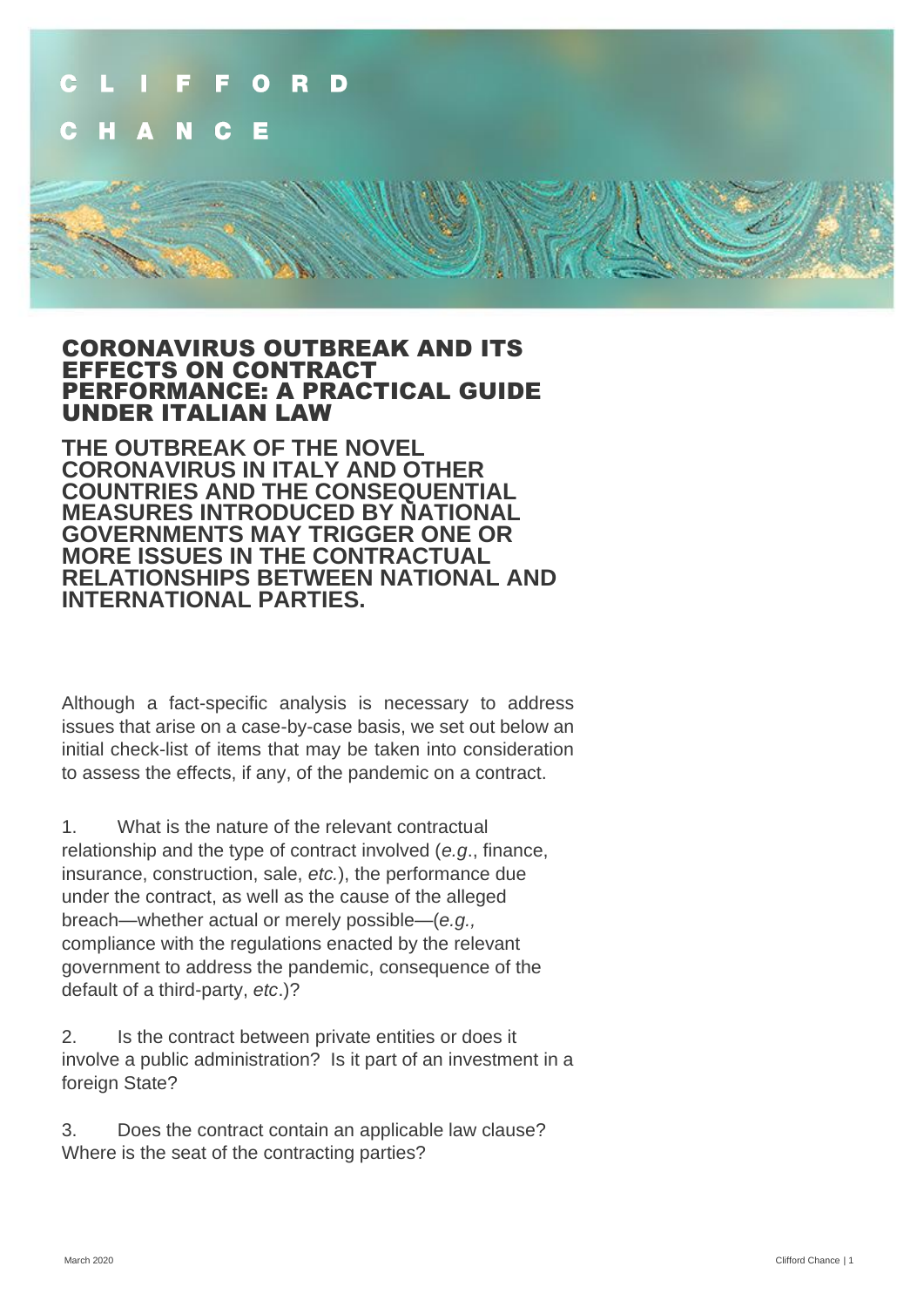#### CLIFFORD

#### C H A N C E

4. Does the contract contain a force majeure clause? If so, does the relevant circumstance fall within the definition of force majeure in the contract? Is there sufficient causation between the force majeure event and non-performance? What are the obligations of the non-performing party affected by the force majeure event?

Force majeure is a French law concept; if used in an Englishlaw contract, it must be expressly defined. Both a general definition of force majeure and a specific list of force majeure events are often included in international contracts.

- Some force majeure clauses may expressly list or include epidemic and/or pandemic as a force majeure event. A specific analysis should nevertheless be performed to assess whether a specific pandemic outbreak satisfies the general requirements under the contractual definition of force majeure—*e.g*., whether it is unforeseeable and prevents performance of the contract.
- − Even where the force majeure events listed in the contractual clause do not expressly include pandemic outbreak, it does not necessarily mean that a pandemic outbreak does not qualify as a force majeure event. Indeed, a force majeure clause may cover other circumstances trigged by the pandemic outbreak—*e.g*., the clause may include "government order" or "government interference". Therefore, actions taken by the government in response to the pandemic outbreak may constitute a force majeure event.

Some contracts may not enumerate the circumstances constituting force majeure, but instead rely on a general definition, or there may be an enumerated list that is said to be non-exhaustive. Such general force majeure clause will need to be analysed by reference to the principles of construction and governing law (for example, the governing law may apply the implied term doctrine to incorporate the term into the contract; or in case of ambiguity the governing law may apply a *contra proferentem* rule).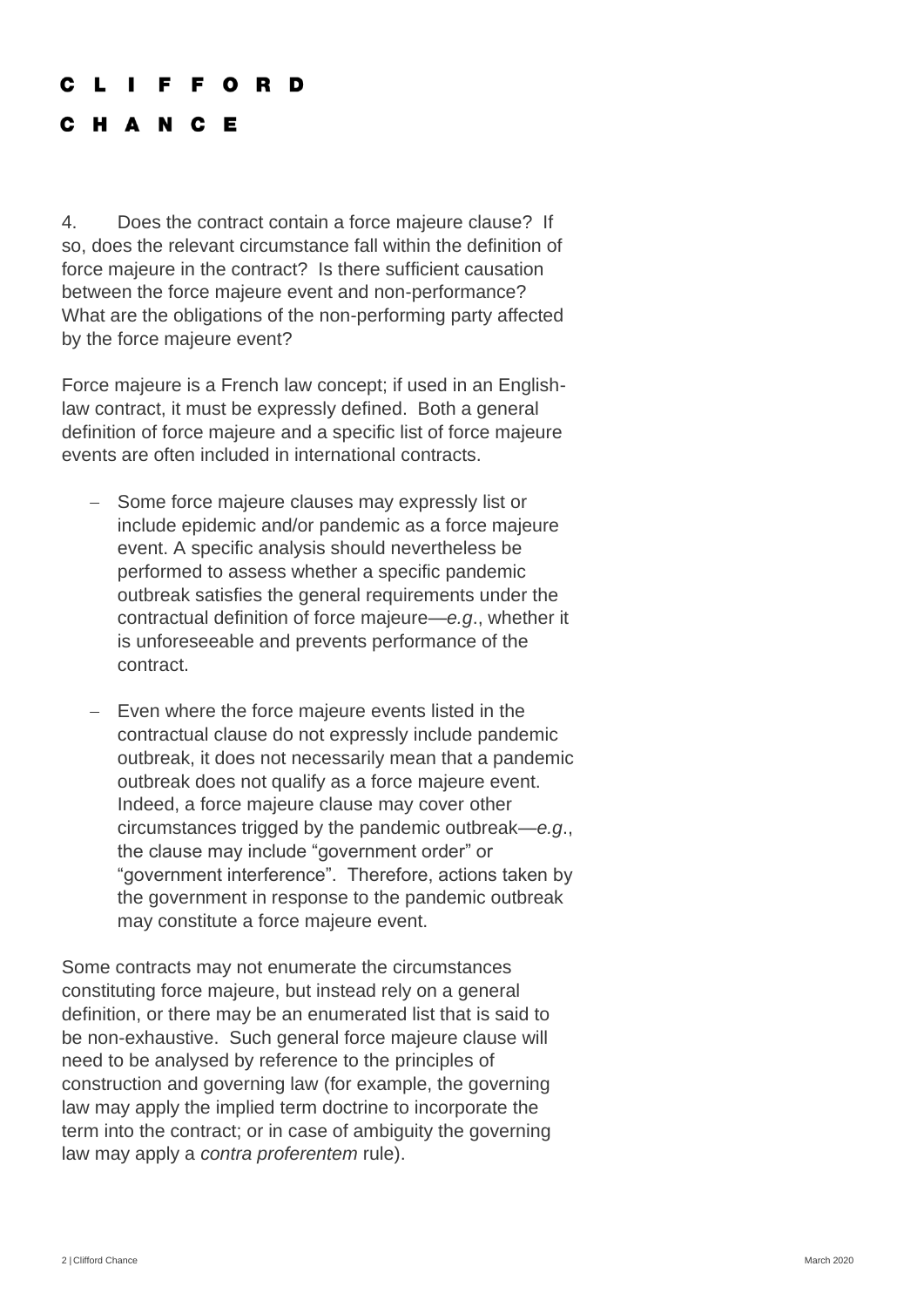#### C F O R D

#### C H A N C E

5. Does the contract contain other clauses that could be relevant (*e.g*., material adverse change, change of law, hardship) in these circumstances?

A *material adverse change clause* (MAC) is a common condition in an M&A context whereby a buyer may have the right to not perform in certain circumstances. Pandemic may per se not trigger this right, but the consequent effects on a company's commercial and financial status may constitute a material adverse change.

A *change of law clause* is often seen in long-term supply contracts. It may trigger renegotiation or termination rights. Whether a government order in response to a pandemic constitutes a "change of law" depends on the specific terms of the contract.

An *hardship clause* is similar to a force majeure clause, except the threshold for applying hardship is often lower. Legal consequences of triggering the clause depend on the specifically agreed terms.

6. What does the contract or the applicable law provide with regard to the essential elements of the claim, such as foreseeability, causation, notification requirements, and mitigation duties?

7. What are the default rules under the applicable law? Is force majeure regulated by statute?

Under Italian law force majeure is not specifically regulated. It is commonly construed as a fact that excuses performance under Article 1218 of the Italian Civil Code, thus excluding that the defaulting party should pay damages in case of nonperformance. Under Article 1223 of the Italian Civil Code damages include both the loss suffered and loss of profits as long as they are the direct and immediate consequence of the breach.

8. Do the circumstances related to the pandemic render the performance impossible or merely burdensome? Is the default related to the pandemic temporary or permanent?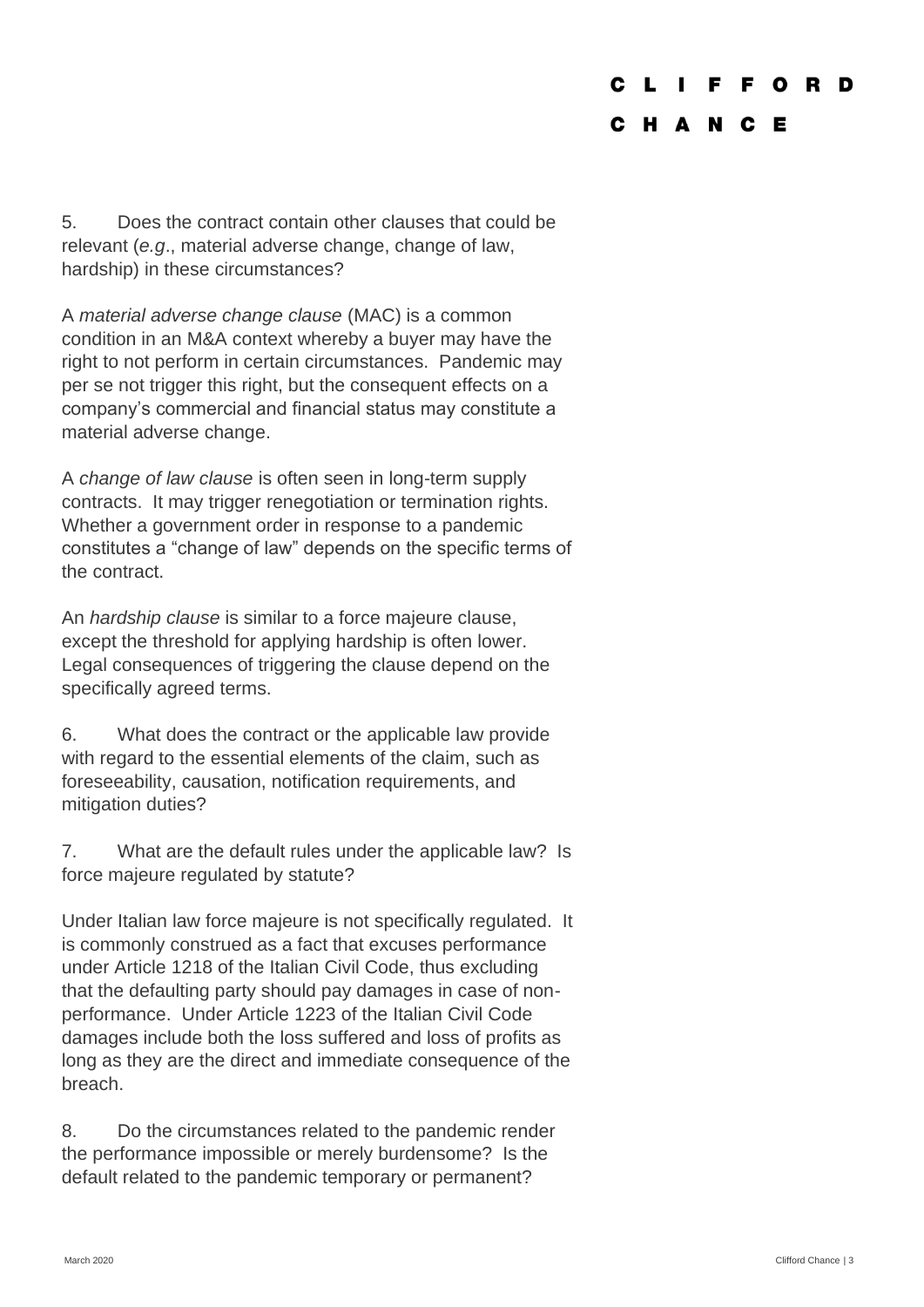#### C L I F F O R D

### C H A N C E

Under Article 1256 of the Italian Civil Code, an obligation will be deemed as extinguished if the performance becomes impossible for unforeseen circumstances that cannot be reasonably imputed to the defaulting party.

By contrast, under Article 1467 of the Italian Civil Code, if the performance of one of the parties becomes excessively onerous—but not impossible—due to the occurrence of an extraordinary and unforeseeable event, that party may request the termination of the contract. In such a case the other party may avoid the termination by offering to amend the relevant terms of the contract.

9. Is there any law provision that has recently been enacted to provide guidance on defaults related to the coronavirus pandemic?

In Italy, Article 91 of recent Law Decree No. 18 of 17 March 2020, clarifies that: *"compliance with the containment measures … shall be taken into consideration to exclude the liability of the debtor as per Article 1218 and 1223 of the Italian Civil Code, also with regard to the loss of rights and contractual penalties that may be foreseen in case of delayed or defaulted obligations".*

10. Does the contract include a forum selection clause? Does it provide for arbitration and/or other ADR mechanisms? Please consider that domestic courts and international arbitral tribunals might have a different approach as to the construction of international contracts.

11. Is there any possible issue of contractual performance and/or enforcement of court judgments / arbitral awards taking place in a foreign jurisdiction? Is a State or a State entity involved?

In any case, when considering the impact of the pandemic on a contractual relationship, one should consider also commercial, reputational, and other factors. Based on our most recent experience, when considering whether to trigger a force majeure, a MAC, or other similar contractual clauses, one should analyse, without limitation: (*i*) How will it affect the long-term business relationship between the parties to the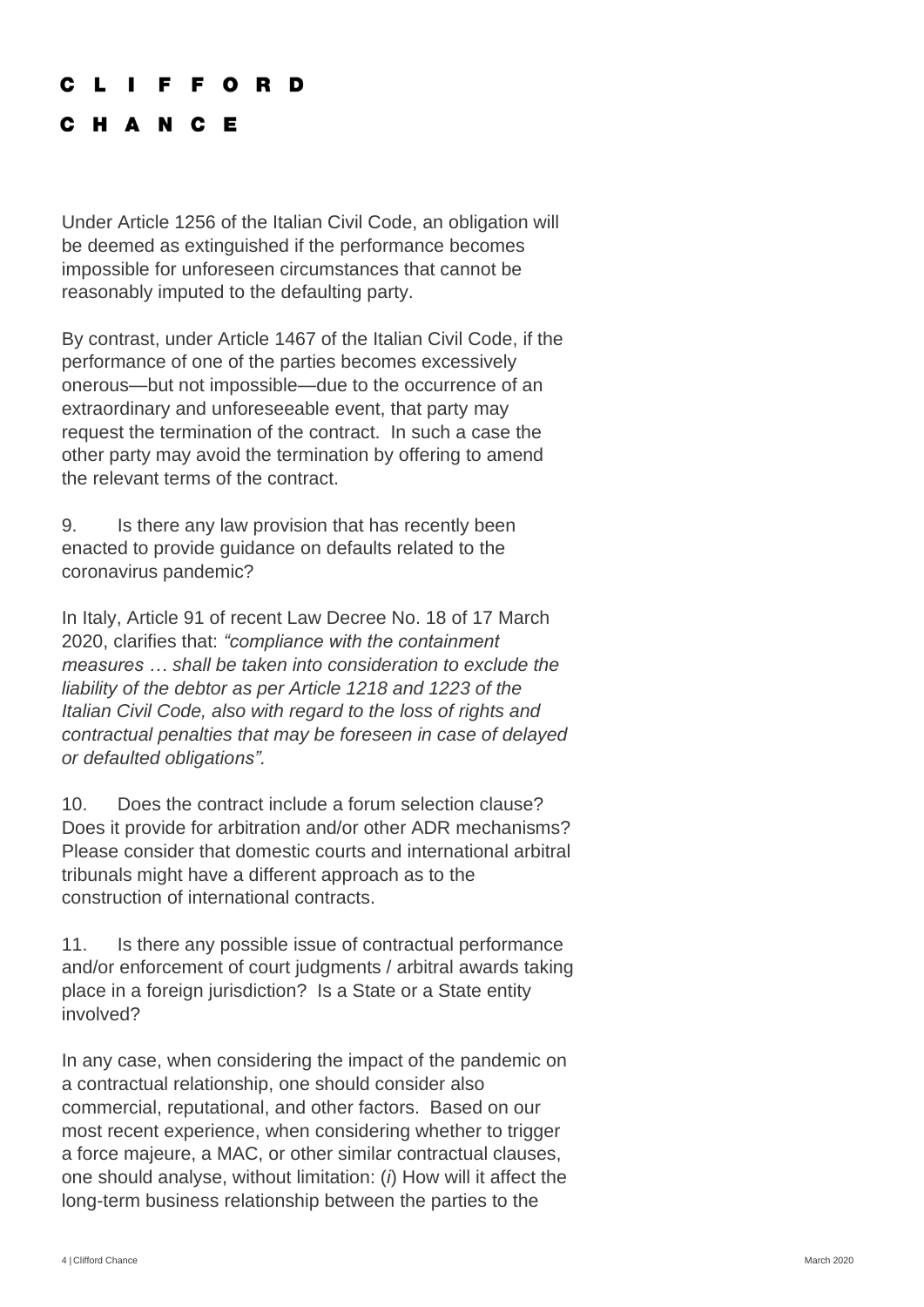# **CLIFFORD**

## C H A N C E

contract? (*ii*) How will it affect other stakeholders (*e.g.*, shareholders, employees, clients, suppliers, and lenders)? Will the decision cause those other stakeholders to take any action? (*iii*) If multiple similar commercial contracts are involved, whether declaring force majeure under one contract could affect claims under other contracts? (*iv*) Will the decision have any impact on the reputation of the company?